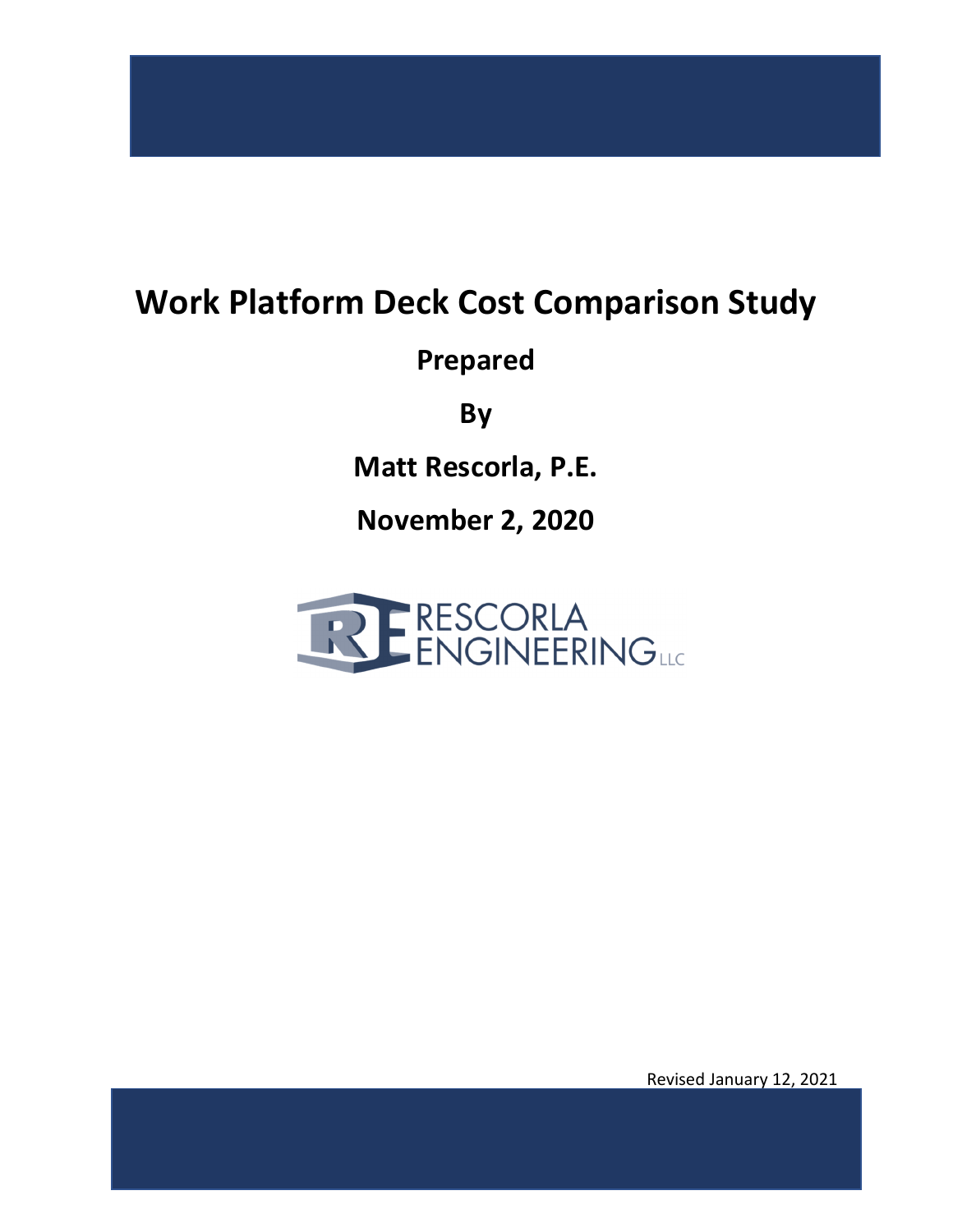

### Abstract

This report presents the findings of a cost comparison between three hypothetical work platforms utilizing different deck surfaces and framing shapes. The deck surfaces compared are ResinDek® panels over metal deck and concrete over metal deck. The framing shapes compared are cold-formed c-channels and hot-rolled wide flange beams. Two options with concrete decks were compared: one with cold-formed c-channel framing (Concrete Option 1) and one with hot-rolled wide flange framing (Concrete Option 2). The deck surfaces are to be installed on a 225' x 225' work platform located in Indianapolis, IN. The work platforms were designed for a live load of 125psf and the appropriate dead and seismic loads for each platform. The results of this comparison show that the cost of the platforms with the concrete decks is approximately 31% and 34% higher for Concrete Options 1 and 2, respectively, than the platform with the ResinDek® panel deck surface. The two largest variables influencing these results are the lower installed deck cost and the lower steel cost for the ResinDek® panel platform.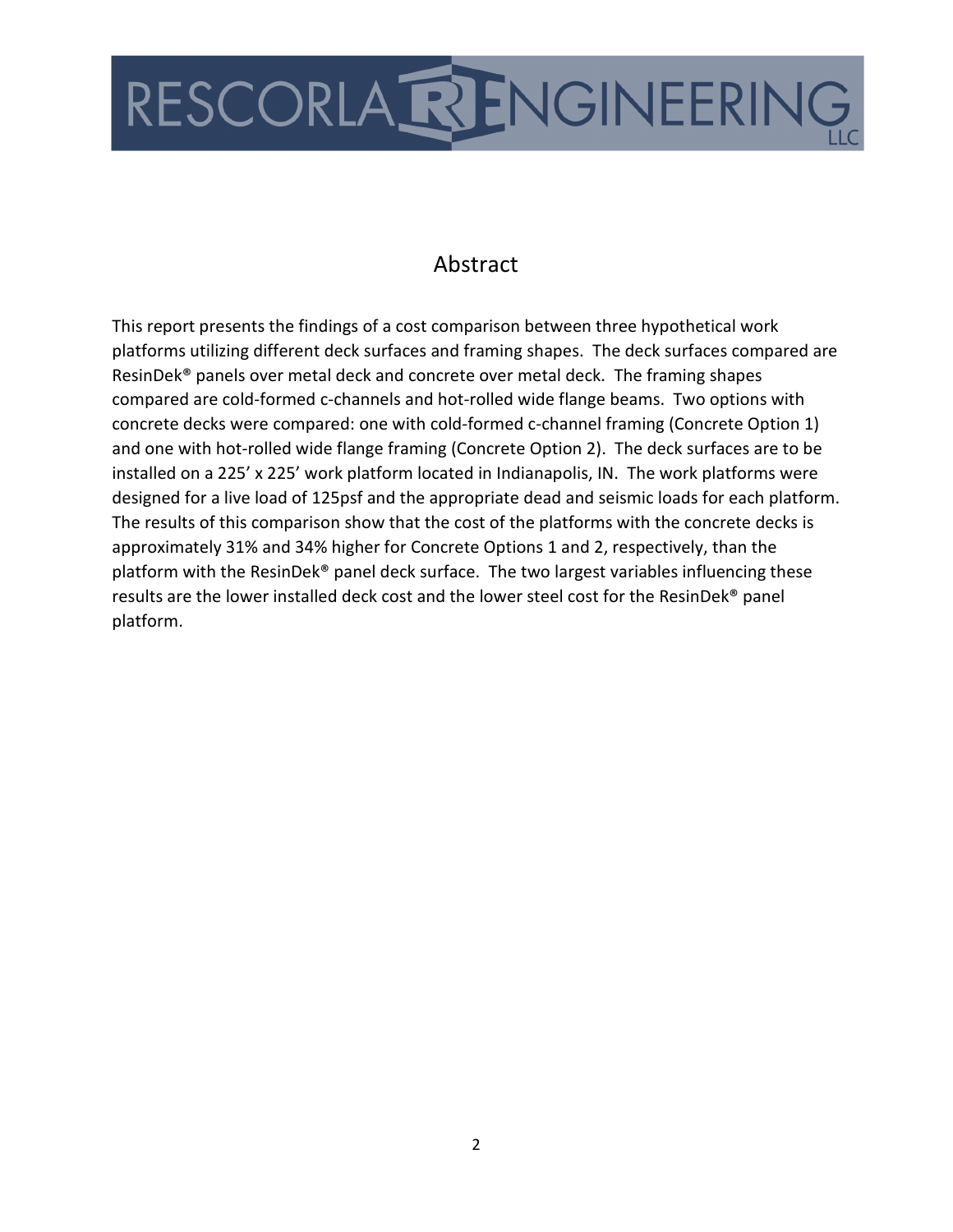# RESCORLARENGINEERING

#### **Introduction**

There are several decking options that may be installed on top of work platforms. The most common options are: ResinDek® panels, concrete, bar grating, diamond plate, and plywood/OSB. There are many factors to consider when selecting a deck surface, some of which are: occupancy and usage, live and dead load rating, cost, durability requirements, and fire rating requirements. The purpose of this study is to compare the work platform cost of one platform decked with ResinDek® panels over cold-formed c-channels and two platforms with concrete decks; one over cold-formed c-channel framing (Concrete Option 1) and the other over hot-rolled wide flange framing (Concrete Option 2). For both concrete options a 3" concrete thickness above the 1 ½" corrugated deck ribs, resulting in a 4 ½" total deck thickness, was specified. The industry standard for live load deflection for work platforms is L/240, however, when the deck surface is concrete the deflection limit should be increased to L/360 to limit the deflection due to the concrete load and to help reduce the potential for concrete cracking.

The two platform options utilizing c-channel framing were designed with the goal of maximizing the most efficient joist spacing and member gauge. The platform utilizing wide flange framing was designed with the goal of maximizing the joist spacing by utilizing the maximum deck capacity of the specified deck.

#### **Design Criteria**

Location: Indianapolis, IN Work Platform Specifications:

- 225' x 225' (50,625 sf)
- 25' x 15' column grid spacing
- 11'-0" Top of Deck
- Capacity:
	- o Live Load=125psf
	- o Dead Load=12psf (ResinDek® panel platform)
	- o Dead Load = 55psf (concrete platform) See Table 1 below for description of dead loads.
- Cold-formed c-channel or hot-rolled wide flange framing
- Deflection limit: L/240 (ResinDek®), L/360 (concrete)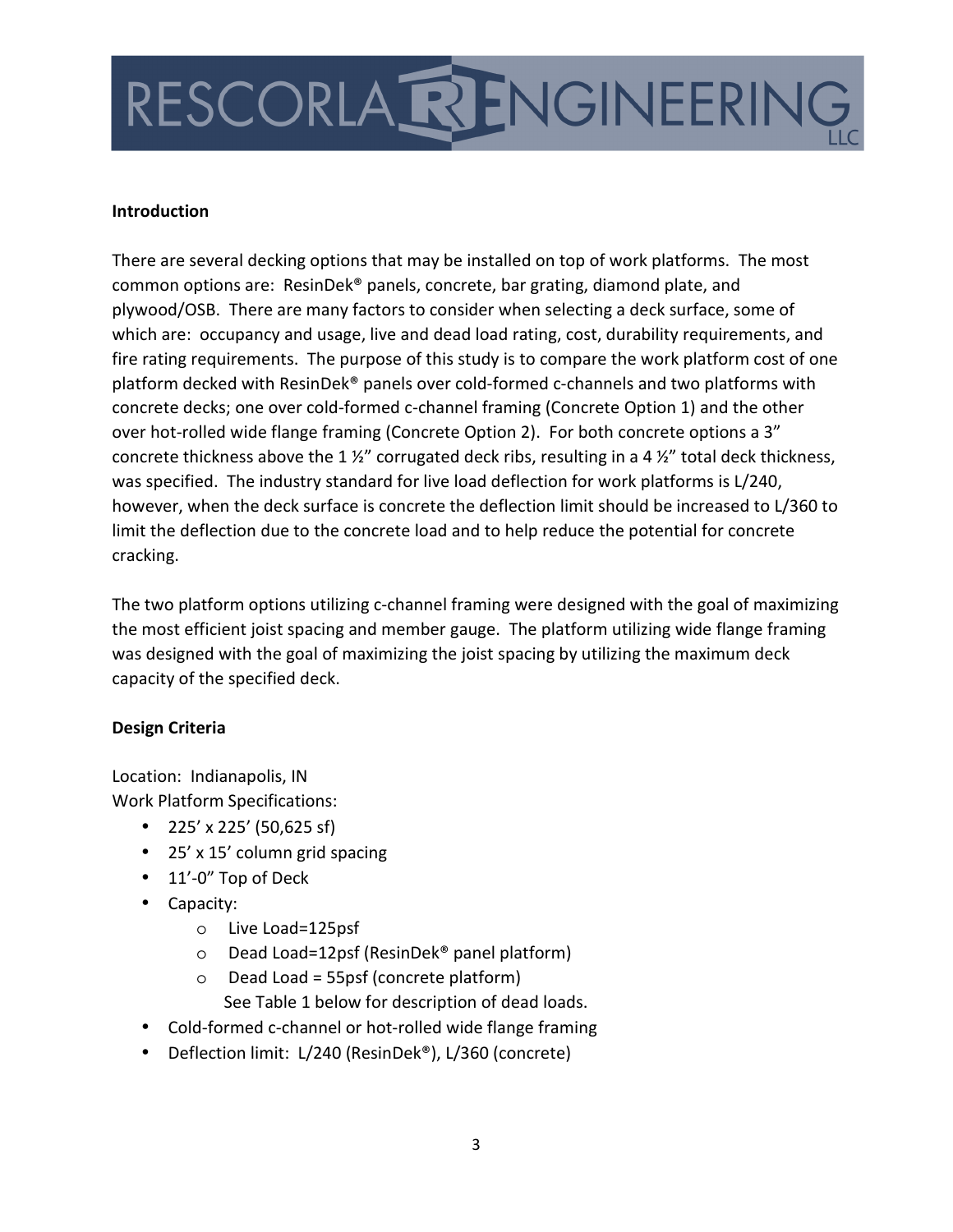

Footing Design Assumption:

- Soil bearing capacity = 2000psf
- Concrete strength = 3000psi
- Rebar yield strength  $= 60$ ksi

Concrete Deck Specifications:

- Metal deck: 20ga 1 ½" galvanized composite floor deck
- 3" concrete cover over the deck rib, 4  $\frac{1}{2}$ " total thickness
- #3 rebar 18" o.c. each way for crack control

Seismic Design Parameters

- Design Standard: ASCE 7-16
- Lateral Force Resisting System: Ordinary Moment Frame
- Risk Category II
- Site Soil Class: D-Stiff Soil
- $Cs = 0.069$

| Table 1: Dead Load (psf)           |                             |                               |  |  |  |
|------------------------------------|-----------------------------|-------------------------------|--|--|--|
| Component                          | ResinDek <sup>®</sup> Panel | <b>Concrete Deck Platform</b> |  |  |  |
|                                    | Platform                    | (both options 1 and 2)        |  |  |  |
| ResinDek <sup>®</sup> Panels       |                             | ΝA                            |  |  |  |
| 4 1/2" Concrete (3" above the rib) | NА                          | 43                            |  |  |  |
| 1 1/2" x 20ga Floor Deck           |                             |                               |  |  |  |
| <b>Framing</b>                     |                             | 10                            |  |  |  |
| <b>Total Dead Load (psf)</b>       |                             | 55                            |  |  |  |

#### **Method**

The structures were designed using commercially available structural analysis software using the above specifications and assumptions. Three models were created, one for the platform with the ResinDek<sup>®</sup> panel surface and two for the platforms with concrete deck surfaces.

Three estimates were obtained for the concrete work (concrete over metal deck and footings). Costs were averaged and any extreme outliers were not used.

The steel cost and installation numbers were provided by companies whose primary focus is producing and installing work platforms.

Footings were sized and designed using generally accepted engineering principals.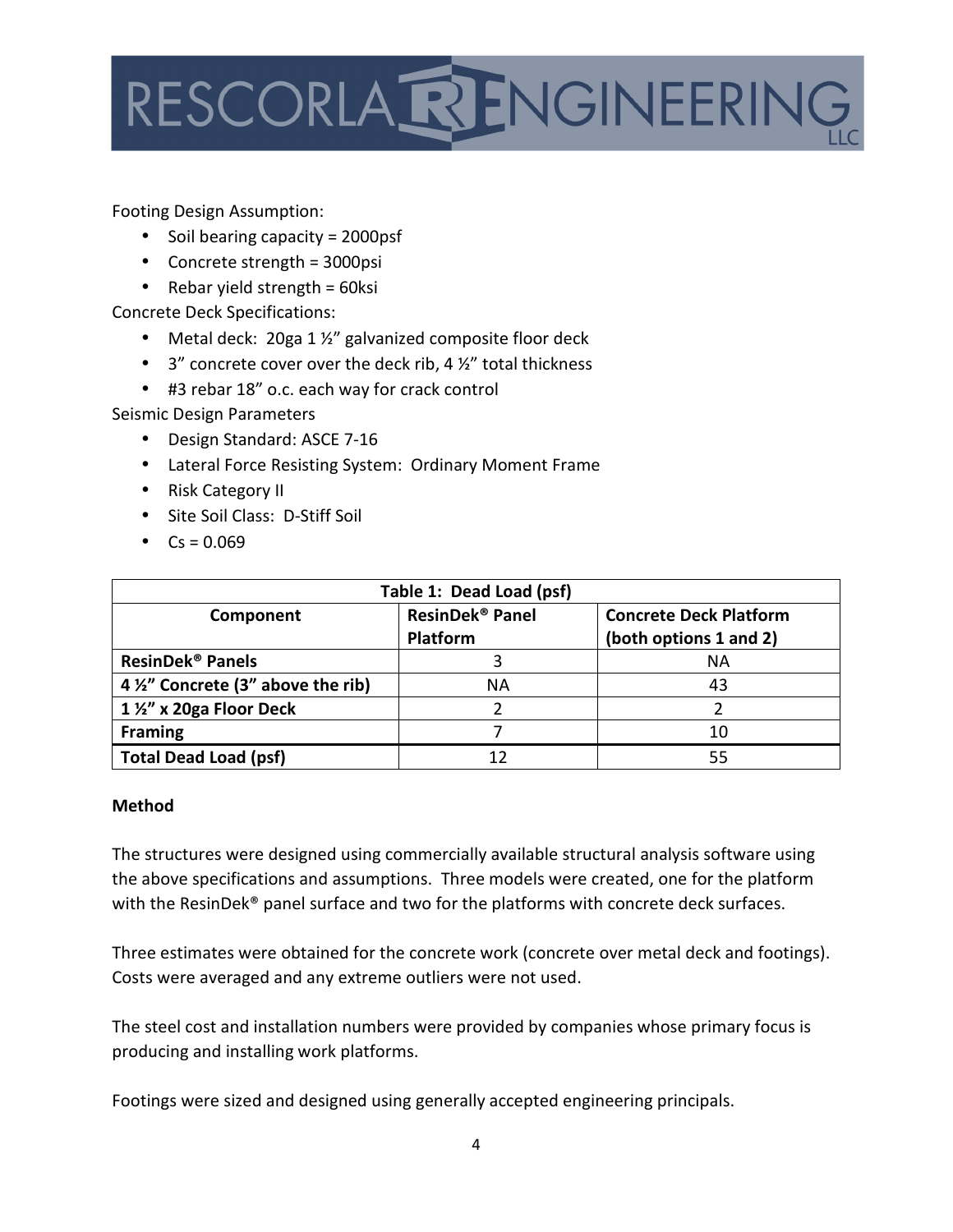

#### **Results**

Platforms with Cold-Formed Framing — ResinDek® panels and Concrete Option 1:

Due to the increased dead load and the more stringent deflection limit for Concrete Option 1, it was necessary to add joists to this structure. The joist spacing went from a 30" o.c. joist spacing on the ResinDek® panel platform to a 20" o.c. joist spacing on Concrete Option 1 platform, because of this, the quantity of joists increased from (819) joists to (1224) joists, respectively. This resulted in an additional framing weight of 98,100 pounds and additional installation costs. In addition to the tighter joist spacing requirement on Concrete Option 1 platform, the column sizes also needed to be increased resulting in an additional steel weight of 9,300 pounds.

Platform with Wide Flange Framing — Concrete Option 2:

As with the requirements of Concrete Option 1, this platform had higher dead loads and an increased deflection limit due to the concrete deck surface. Since this platform was specified to maximize the deck capacity it required fewer joists ((279) joists at a spacing of 90" o.c.). However, these joists were significantly heavier than the joists on the ResinDek® panel or Concrete Option 1 platforms. Each joist on the Concrete Option 1 platform weighs approximately 1200 pounds compared with 250 pounds per joist on the other two platforms. This resulted in an additional framing weight of 55,050 pounds more than the ResinDek® panel platform. Like Concrete Option 1, this platform had larger columns resulting in an additional steel weight of 9,300 pounds.

Each platform consists of (112) interior columns and (48) perimeter columns. The interior column loads would be installed on footings while the perimeter columns would typically be installed directly on the concrete slab.

The column size, column load, and footing size for each platform is illustrated in Table 2 below: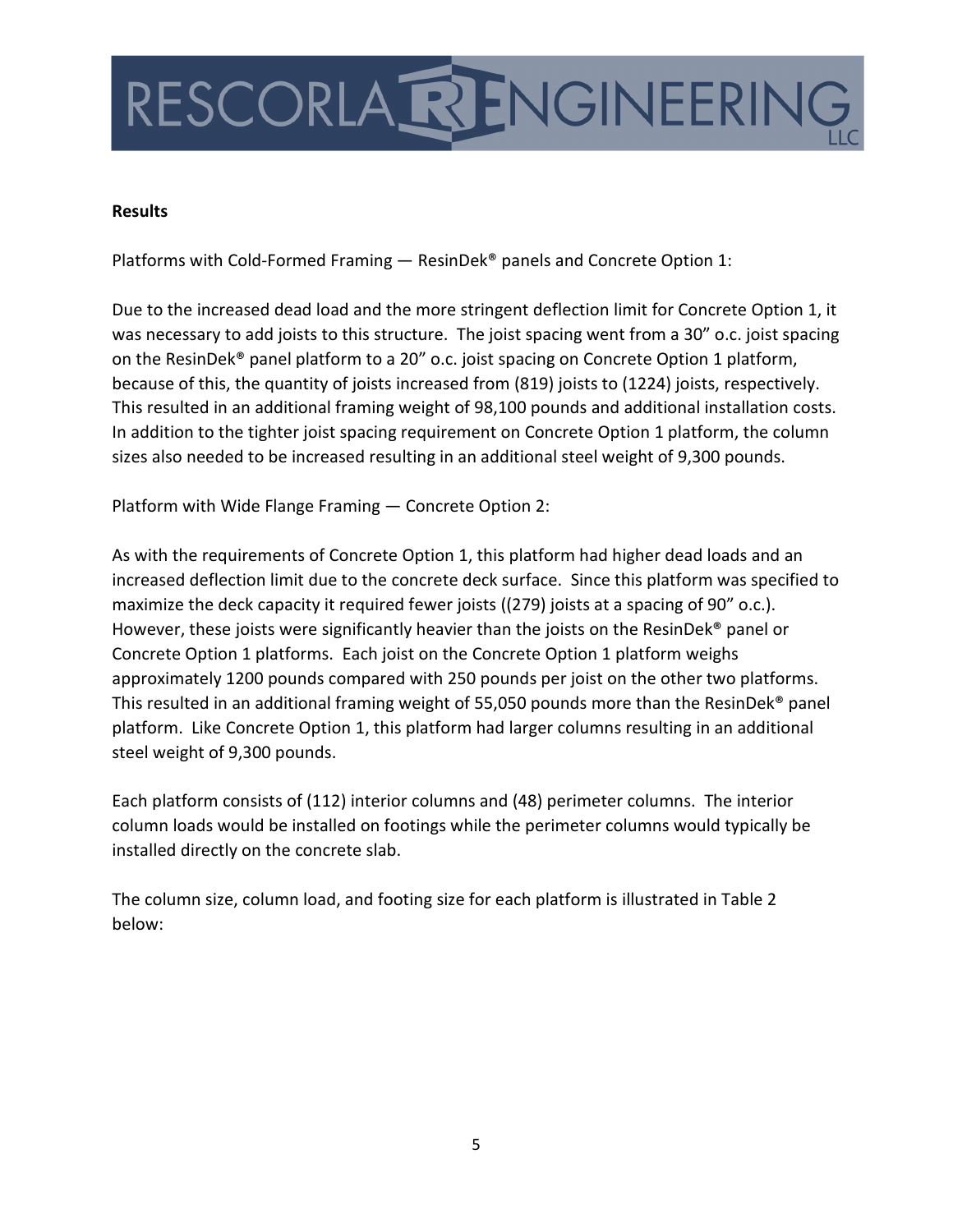### RESCORLA RENGINEERING

| <b>Table 2: Column and Footing Comparison</b> |                                                                           |                                                                                                       |                                                                                                               |  |  |  |
|-----------------------------------------------|---------------------------------------------------------------------------|-------------------------------------------------------------------------------------------------------|---------------------------------------------------------------------------------------------------------------|--|--|--|
|                                               | <b>ResinDek Platform</b><br><b>Over Cold-Formed C-</b><br><b>Channels</b> | <b>Concrete Option 1:</b><br><b>Concrete Platform</b><br><b>Over Cold-Formed</b><br><b>C-Channels</b> | <b>Concrete Option 2:</b><br><b>Concrete Platform</b><br><b>Over Hot-Rolled</b><br><b>Wide Flange Framing</b> |  |  |  |
| <b>Perimeter Column Size</b>                  | HSS6x6x3/16                                                               | HSS6x6x1/4                                                                                            | HSS6x6x1/4                                                                                                    |  |  |  |
| <b>Perimeter Column Load (kips)</b>           | 25.3                                                                      | 33.8                                                                                                  | 33.8                                                                                                          |  |  |  |
| <b>Interior Column Size</b>                   | HSS8x8x1/4                                                                | HSS10x10x1/4                                                                                          | HSS10x10x1/4                                                                                                  |  |  |  |
| <b>Interior Column Load (kips)</b>            | 50.6                                                                      | 67.5                                                                                                  | 68                                                                                                            |  |  |  |
| <b>Interior Column Footing Size</b>           | 63"x63"x12" w/ #3 rebar                                                   | 72"x72"x12" w/ #4 rebar                                                                               | 72"x72"x12" w/ #4 rebar                                                                                       |  |  |  |

Freight weight and costs are similar for all platforms. Even though the concrete deck options do not have the ResinDek® panel shipping weight there are additional joists or heavier joists that are required which makes the shipping weight comparable to the ResinDek® panel platform weight.

Without taking concrete placement or ResinDek® panel installation into account, the installation cost for the ResinDek® panel platform is lower than the installation cost for either concrete deck platform option. Included in the deck cost for the ResinDek® panel and concrete options is the material (ResinDek® panels or concrete) and installation. Concrete Option 1 platform has (405) more joists than the ResinDek® panel platform which is the cause for most of the increased installation cost for that platform (larger columns account for a small portion of the increase). Concrete Option 2 platform has fewer joists than either of the other platforms, but they are much heavier, thus, significantly increasing the installation cost. Table 3, below, illustrates the overall cost comparison for each platform option.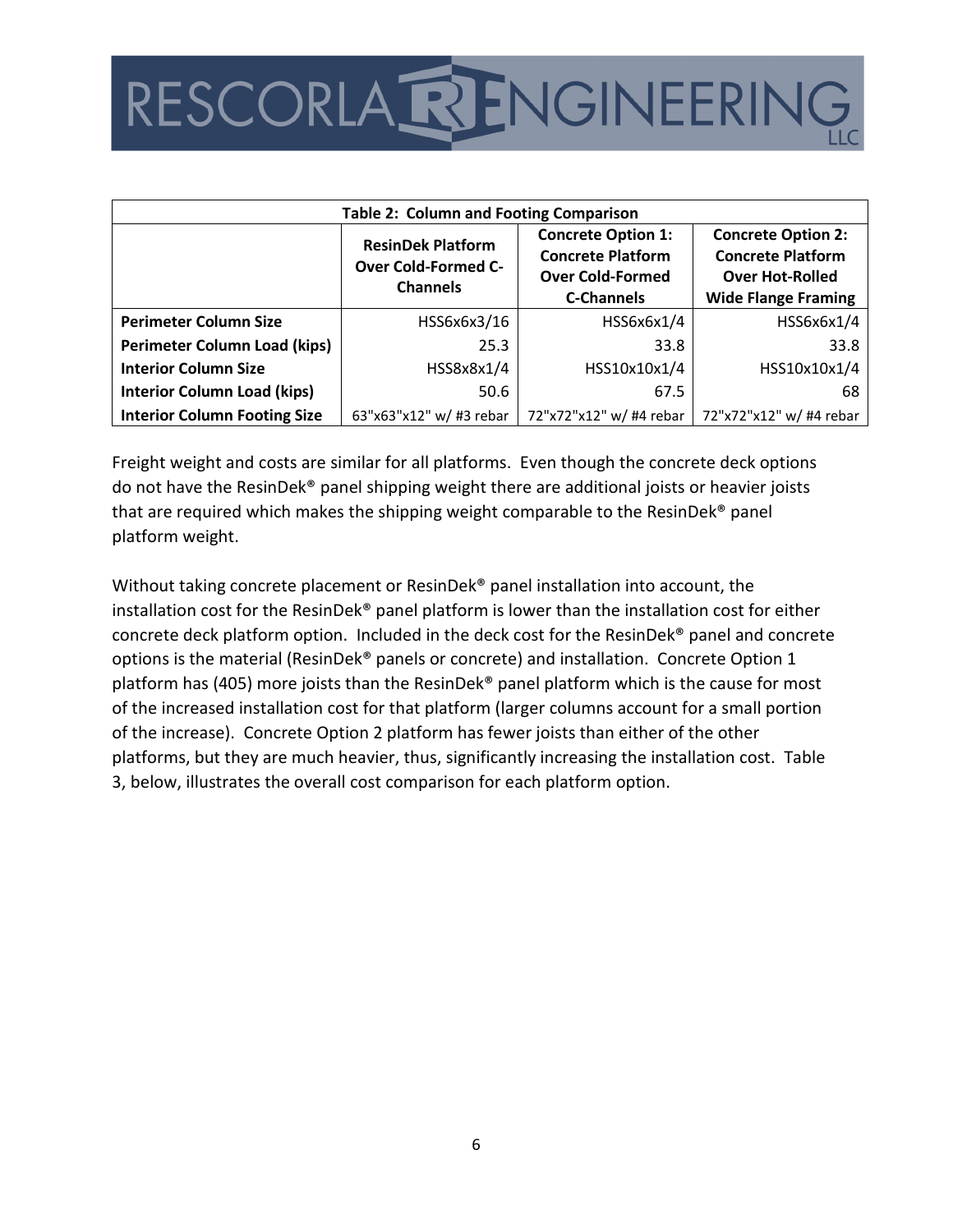### RESCORLARENGINEERING

| <b>Table 3: Cost Comparison</b>                             |                                                                              |                                                                                                       |                                                                                                                         |  |  |  |
|-------------------------------------------------------------|------------------------------------------------------------------------------|-------------------------------------------------------------------------------------------------------|-------------------------------------------------------------------------------------------------------------------------|--|--|--|
|                                                             | <b>ResinDek</b><br><b>Platform Over</b><br>Cold-Formed C-<br><b>Channels</b> | <b>Concrete Option 1:</b><br><b>Concrete Platform</b><br><b>Over Cold-Formed</b><br><b>C-Channels</b> | <b>Concrete Option 2:</b><br><b>Concrete Platform</b><br><b>Over Hot-Rolled</b><br><b>Wide Flange</b><br><b>Framing</b> |  |  |  |
| Interior Footings (Material and Installation)               | \$71,680                                                                     | \$84,000                                                                                              | \$84,000                                                                                                                |  |  |  |
| <b>Columns, Joists, and Metal Floor Deck (Material)</b>     | \$747,454                                                                    | \$992,550                                                                                             | \$942,540                                                                                                               |  |  |  |
| <b>Columns, Joists, and Metal Floor Deck (Installation)</b> | \$194,400                                                                    | \$201,000                                                                                             | \$280,000                                                                                                               |  |  |  |
| Deck (ResinDek or Concrete-Material and Installation)       | \$114,645                                                                    | \$202,500                                                                                             | \$202,500                                                                                                               |  |  |  |
| <b>Total Freight to Site for all Material</b>               | \$16,559                                                                     | \$16,308                                                                                              | \$17,214                                                                                                                |  |  |  |
| <b>Total Cost</b>                                           | \$1,144,738                                                                  | \$1,496,358                                                                                           | \$1,526,254                                                                                                             |  |  |  |
| <b>Cost/SF without Freight</b>                              | \$22.29                                                                      | \$29.24                                                                                               | \$29.81                                                                                                                 |  |  |  |

#### **Conclusion**

As shown in the above cost comparison chart it is evident that the ResinDek® panel platform is more cost effective than either concrete deck platform. The overall cost per square foot (not including freight) is 31% and 34% higher for Concrete Option 1 and 2, respectively. On a percentage basis, the largest contributor to this gap is the cost of the concrete with installation.

The concrete deck is 77% higher than the cost of the ResinDek® panel platform based on the installed cost.

Another significant factor contributing to this gap is the cost of the steel for each platform. The steel cost for the concrete deck platforms is 33% and 26% higher than the steel for the ResinDek® panel platform for Concrete Option 1 and Concrete Option 2, respectively. This is due to the requirement for more joists (Concrete Option 1) or fewer, but heavier joist (Concrete Option 2), and larger columns to support the additional weight of the concrete.

The steel installation for Concrete Option 1 is 3.4% higher than the cost of the ResinDek<sup>®</sup> panel platform, primarily due to the larger number of joists (1224 vs. 819) that need to be installed on the concrete deck platform. The steel installation for Concrete Option 2 is 44% higher than the ResinDek® panel platform due to the higher weight of each framing member being installed. When installing heavy framing members equipment with increased lift capacity, special rigging (straps, slings, etc.), and additional manpower is required.